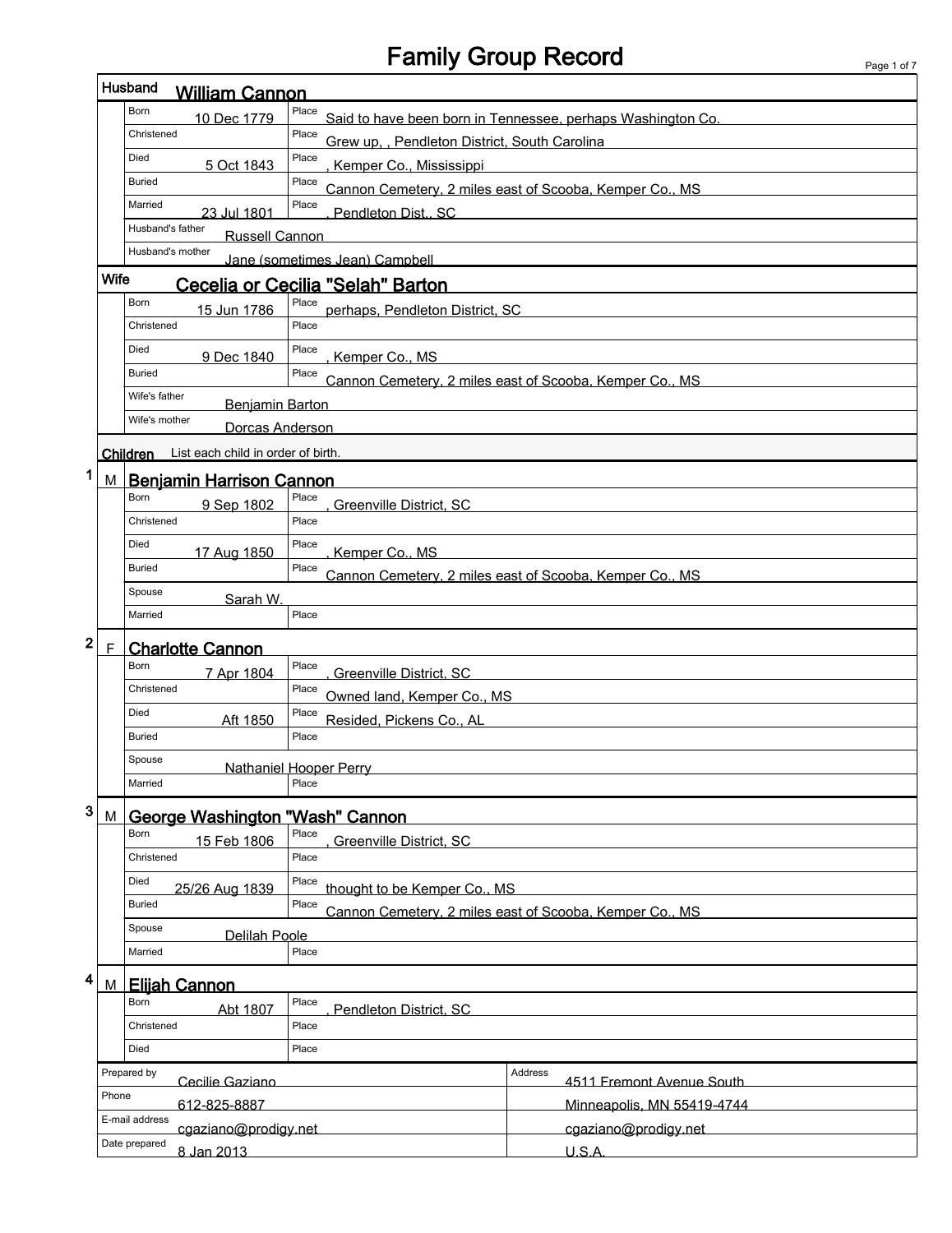## Family Group Record

|                 |                 | Husband<br><b>William Cannon</b>          |                                                                        |  |  |  |  |
|-----------------|-----------------|-------------------------------------------|------------------------------------------------------------------------|--|--|--|--|
|                 |                 | Wife<br>Cecelia or Cecilia "Selah" Barton |                                                                        |  |  |  |  |
|                 | <b>Children</b> | List each child in order of birth.        |                                                                        |  |  |  |  |
| 4               | M               | <b>Elijah Cannon</b>                      |                                                                        |  |  |  |  |
|                 |                 | <b>Buried</b>                             | Place                                                                  |  |  |  |  |
|                 |                 | Spouse                                    |                                                                        |  |  |  |  |
|                 |                 | Married                                   | Place                                                                  |  |  |  |  |
| 5               | F               | Jane Cannon                               |                                                                        |  |  |  |  |
|                 |                 | Born<br>10 Feb 1808                       | Place<br><b>Greenville District, SC</b>                                |  |  |  |  |
|                 |                 | Christened                                | Place                                                                  |  |  |  |  |
|                 |                 | Died<br>1 Nov 1847                        | Place<br>Perry Co., AL                                                 |  |  |  |  |
|                 |                 | <b>Buried</b>                             | Place<br>Sanders-McLaughlin Cemetery, J. Blackburn farm, Perry Co., AL |  |  |  |  |
|                 |                 | Spouse<br>John Sanders                    |                                                                        |  |  |  |  |
|                 |                 | Married                                   | Place                                                                  |  |  |  |  |
| $6\phantom{1}6$ | М               | <b>John Quincy Cannon</b>                 |                                                                        |  |  |  |  |
|                 |                 | Born<br>24 Jan 1810                       | Place<br>Pendleton District, SC                                        |  |  |  |  |
|                 |                 | Christened                                | Place                                                                  |  |  |  |  |
|                 |                 | Died<br>6 Sep 1847                        | Place<br>Marengo Co., AL                                               |  |  |  |  |
|                 |                 | <b>Buried</b>                             | Place<br>Cannon Cemetery, 2 miles east of Scooba, Kemper Co., MS       |  |  |  |  |
|                 |                 | Spouse                                    |                                                                        |  |  |  |  |
|                 |                 | Married                                   | Place                                                                  |  |  |  |  |
| 7               | $\mathsf F$     | <b>Harriet Henrietta Cannon</b>           |                                                                        |  |  |  |  |
|                 |                 | Born<br>30 Mar 1812                       | Place<br>Pendleton District, SC                                        |  |  |  |  |
|                 |                 | Christened                                | Place                                                                  |  |  |  |  |
|                 |                 | Died<br>3 Sep 1881                        | Place<br>Resided, Kemper Co., MS                                       |  |  |  |  |
|                 |                 | <b>Buried</b>                             | Place                                                                  |  |  |  |  |
|                 |                 | Spouse                                    |                                                                        |  |  |  |  |
|                 |                 | Married                                   | Place                                                                  |  |  |  |  |
| 8               | M               | <b>Virgilius Milton Cannon</b>            |                                                                        |  |  |  |  |
|                 |                 | Born<br>15 May 1815                       | Place<br>Pendleton District, SC                                        |  |  |  |  |
|                 |                 | Christened                                | Place                                                                  |  |  |  |  |
|                 |                 | Died<br>4 Dec 1888                        | Place<br>Yazoo, Yazoo Co., MS                                          |  |  |  |  |
|                 |                 | <b>Buried</b>                             | Place                                                                  |  |  |  |  |
|                 |                 | Spouse                                    |                                                                        |  |  |  |  |
|                 |                 | Married                                   | Place                                                                  |  |  |  |  |
| 9               | F               | <b>Dorcus Cannon</b>                      |                                                                        |  |  |  |  |
|                 |                 | Born<br>29 Feb 1816                       | Place<br>Pendleton District, SC                                        |  |  |  |  |
|                 |                 | Christened                                | Place                                                                  |  |  |  |  |
|                 |                 | Died<br>2 Oct 1896                        | Place<br>Her residence at Antioch Comm, Lincoln Parish, LA             |  |  |  |  |
|                 |                 | <b>Buried</b>                             | Place                                                                  |  |  |  |  |
|                 |                 | Spouse                                    | <b>Charles Frederick Mc Laughlin</b>                                   |  |  |  |  |
|                 |                 | Married<br>16 Feb 1836                    | Place<br>Her parents' plantation near Scooba. Kemper Co., MS           |  |  |  |  |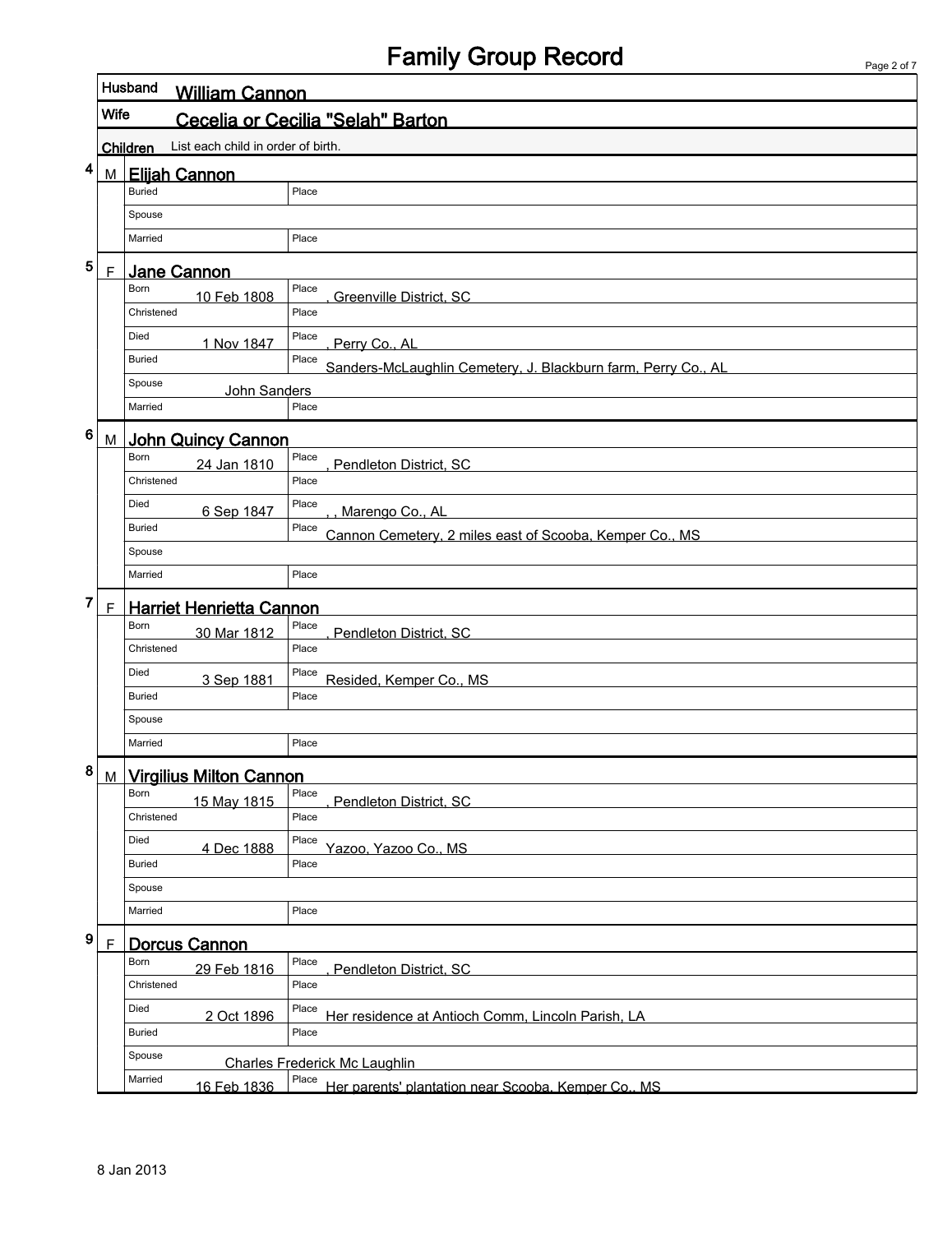# Family Group Record

Page 3 of 7

|    |                                                  | Husband<br><b>William Cannon</b> |                                                        |  |  |  |
|----|--------------------------------------------------|----------------------------------|--------------------------------------------------------|--|--|--|
|    | <b>Wife</b><br>Cecelia or Cecilia "Selah" Barton |                                  |                                                        |  |  |  |
|    | List each child in order of birth.<br>Children   |                                  |                                                        |  |  |  |
| 10 | M                                                | <b>William Anderson Cannon</b>   |                                                        |  |  |  |
|    |                                                  | Born<br>30 Jun 1818              | Place<br>Pendleton District, SC                        |  |  |  |
|    |                                                  | Christened                       | Place                                                  |  |  |  |
|    |                                                  | Died<br>1849                     | Place<br>CA                                            |  |  |  |
|    |                                                  | <b>Buried</b>                    | Place                                                  |  |  |  |
|    |                                                  | Spouse<br>Sarah Winn Smith       |                                                        |  |  |  |
|    |                                                  | Married<br>17 Mar 1842           | Place                                                  |  |  |  |
| 11 | F                                                | <b>Adeliza Cannon</b>            |                                                        |  |  |  |
|    |                                                  | Born<br>12 Jun 1820              | Place<br>Pendleton District, SC, or Tuscaloosa Co., AL |  |  |  |
|    |                                                  | Christened                       | Place                                                  |  |  |  |
|    |                                                  | Died                             | Place                                                  |  |  |  |
|    |                                                  | <b>Buried</b>                    | Place                                                  |  |  |  |
|    |                                                  | Spouse                           |                                                        |  |  |  |
|    |                                                  | Married                          | Place                                                  |  |  |  |
| 12 | M                                                | <b>Sterling Franklin Cannon</b>  |                                                        |  |  |  |
|    |                                                  | Born<br>Abt 1820                 | Place<br>Tuscaloosa Co., AL                            |  |  |  |
|    |                                                  | Christened                       | Place                                                  |  |  |  |
|    |                                                  | Died<br>20 Aug 1863              | Place<br>Neshoba Co., MS                               |  |  |  |
|    |                                                  | <b>Buried</b>                    | Place                                                  |  |  |  |
|    |                                                  | Spouse<br>Arimenta D. Earnest    |                                                        |  |  |  |
|    |                                                  | Married<br>Abt 1839              | Place                                                  |  |  |  |
| 13 | F                                                | <b>Elizabeth Caroline Cannon</b> |                                                        |  |  |  |
|    |                                                  | Born<br>12 Jun 1822              | Place<br>Tuscaloosa Co., AL                            |  |  |  |
|    |                                                  | Christened                       | Place                                                  |  |  |  |
|    |                                                  | Died<br>21 Oct 1876              | Place<br>Kemper Co., MS                                |  |  |  |
|    |                                                  | <b>Buried</b>                    | Place<br>Old Scooba Cemetery, Kemper Co., MS           |  |  |  |
|    |                                                  | Spouse<br>Daxeus Dozier          |                                                        |  |  |  |
|    |                                                  | Married                          | Place                                                  |  |  |  |
| 14 | M                                                | <b>Bailes Earl Cannon</b>        |                                                        |  |  |  |
|    |                                                  | Born<br>Abt 1824                 | Place<br>Tuscaloosa Co., AL                            |  |  |  |
|    |                                                  | Christened                       | Place                                                  |  |  |  |
|    |                                                  | Died<br>1861                     | Place<br>Died in Civil War                             |  |  |  |
|    |                                                  | <b>Buried</b>                    | Place                                                  |  |  |  |
|    |                                                  | Spouse                           | Mary Margaret Smith                                    |  |  |  |
|    |                                                  | Married                          | Place                                                  |  |  |  |
| 15 | $\mathsf F$                                      | <b>Huldah Cannon</b>             |                                                        |  |  |  |
|    |                                                  | Born<br>5 Feb 1826               | Place<br>Tuscaloosa Co., AL                            |  |  |  |
|    |                                                  | Christened                       | Place                                                  |  |  |  |
|    |                                                  | Died<br>11 Aug 1854              | Place                                                  |  |  |  |
|    |                                                  | <b>Buried</b>                    | Place                                                  |  |  |  |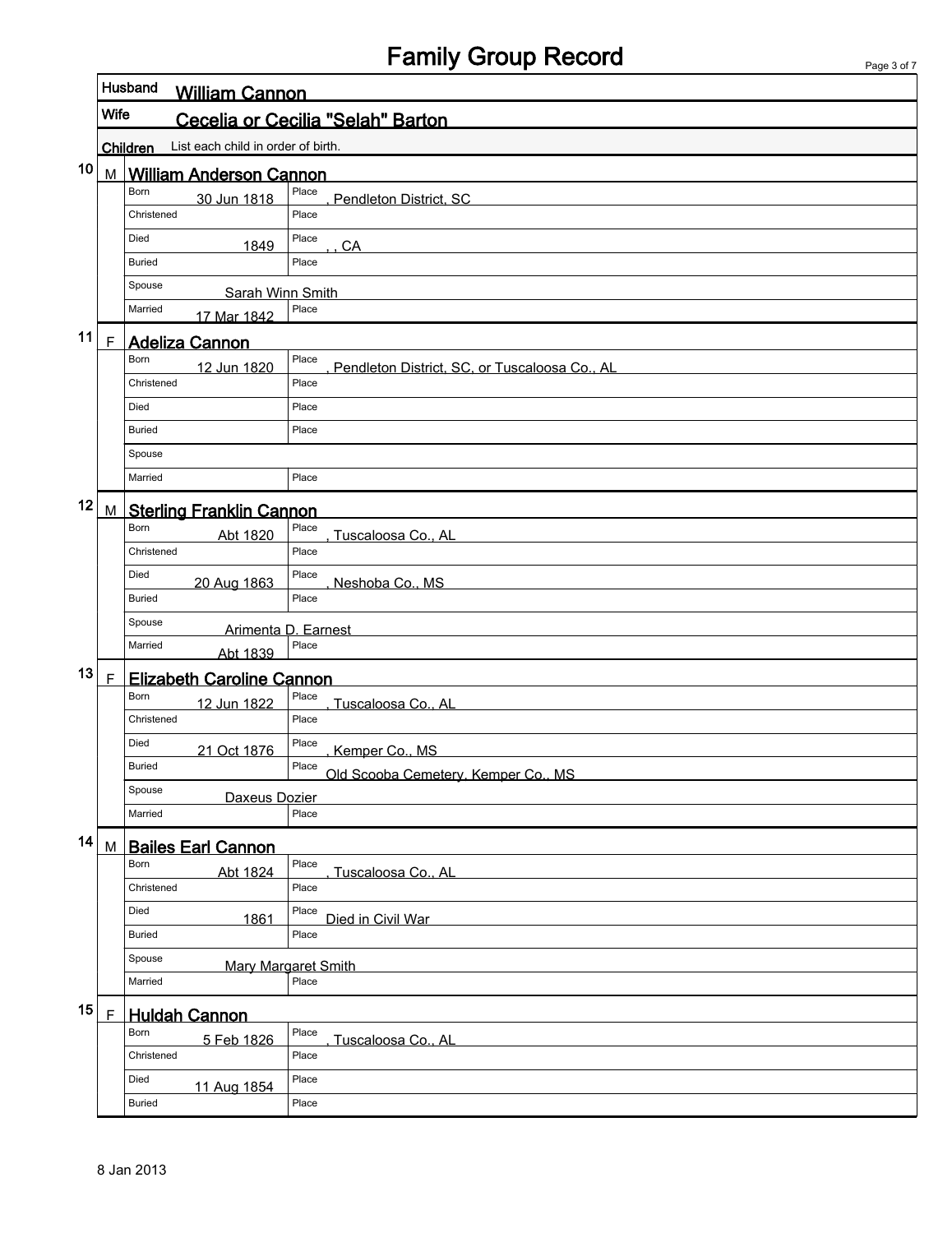|                                                                                                                                                                                                                                                                                                                                                                                                                                                                                    | Husband<br><b>William Cannon</b>                                                                                                                                                                                                                                                                                                                                                                                                                                                                                  |                                                                           |                                                                                                                                                                                                           |  |  |  |
|------------------------------------------------------------------------------------------------------------------------------------------------------------------------------------------------------------------------------------------------------------------------------------------------------------------------------------------------------------------------------------------------------------------------------------------------------------------------------------|-------------------------------------------------------------------------------------------------------------------------------------------------------------------------------------------------------------------------------------------------------------------------------------------------------------------------------------------------------------------------------------------------------------------------------------------------------------------------------------------------------------------|---------------------------------------------------------------------------|-----------------------------------------------------------------------------------------------------------------------------------------------------------------------------------------------------------|--|--|--|
|                                                                                                                                                                                                                                                                                                                                                                                                                                                                                    | <b>Wife</b><br>Cecelia or Cecilia "Selah" Barton                                                                                                                                                                                                                                                                                                                                                                                                                                                                  |                                                                           |                                                                                                                                                                                                           |  |  |  |
|                                                                                                                                                                                                                                                                                                                                                                                                                                                                                    | List each child in order of birth.<br>Children                                                                                                                                                                                                                                                                                                                                                                                                                                                                    |                                                                           |                                                                                                                                                                                                           |  |  |  |
| 15                                                                                                                                                                                                                                                                                                                                                                                                                                                                                 | $\mathsf{F}$                                                                                                                                                                                                                                                                                                                                                                                                                                                                                                      | <b>Huldah Cannon</b>                                                      |                                                                                                                                                                                                           |  |  |  |
| Spouse<br>Nathaniel G. Barksdale                                                                                                                                                                                                                                                                                                                                                                                                                                                   |                                                                                                                                                                                                                                                                                                                                                                                                                                                                                                                   |                                                                           |                                                                                                                                                                                                           |  |  |  |
|                                                                                                                                                                                                                                                                                                                                                                                                                                                                                    |                                                                                                                                                                                                                                                                                                                                                                                                                                                                                                                   | Married                                                                   | Place                                                                                                                                                                                                     |  |  |  |
| 16                                                                                                                                                                                                                                                                                                                                                                                                                                                                                 | М                                                                                                                                                                                                                                                                                                                                                                                                                                                                                                                 | James M. Cannon                                                           |                                                                                                                                                                                                           |  |  |  |
|                                                                                                                                                                                                                                                                                                                                                                                                                                                                                    |                                                                                                                                                                                                                                                                                                                                                                                                                                                                                                                   | Born<br>11 Mar 1828                                                       | Place<br>Tuscaloosa Co., AL                                                                                                                                                                               |  |  |  |
|                                                                                                                                                                                                                                                                                                                                                                                                                                                                                    |                                                                                                                                                                                                                                                                                                                                                                                                                                                                                                                   | Christened                                                                | Place                                                                                                                                                                                                     |  |  |  |
|                                                                                                                                                                                                                                                                                                                                                                                                                                                                                    |                                                                                                                                                                                                                                                                                                                                                                                                                                                                                                                   | Died<br>18 Mar 1889                                                       | Place                                                                                                                                                                                                     |  |  |  |
|                                                                                                                                                                                                                                                                                                                                                                                                                                                                                    |                                                                                                                                                                                                                                                                                                                                                                                                                                                                                                                   | <b>Buried</b>                                                             | Place                                                                                                                                                                                                     |  |  |  |
|                                                                                                                                                                                                                                                                                                                                                                                                                                                                                    |                                                                                                                                                                                                                                                                                                                                                                                                                                                                                                                   | Spouse<br>perhaps Carter                                                  |                                                                                                                                                                                                           |  |  |  |
|                                                                                                                                                                                                                                                                                                                                                                                                                                                                                    |                                                                                                                                                                                                                                                                                                                                                                                                                                                                                                                   | Married                                                                   | Place                                                                                                                                                                                                     |  |  |  |
|                                                                                                                                                                                                                                                                                                                                                                                                                                                                                    | <b>Notes</b><br>HUSBAND - William Cannon<br>Date of birth from cemetery record, Kemper Co., MS, 1779. Another source says 1781, see below: [This source<br>contains many inaccuracies.) A date of 1780 or earlier fits the censuses for William Cannon.<br>The Compendium of American Genealogy, Vol. VII, (Baltimore, MD: Genealogical Publishing Co., 1937, 1968), edited<br>by Frederick Adams Virkus, p. 707: "Col. William Cannon (1781-1843), in Battle of New Orleans, War 1812, Pickens                   |                                                                           |                                                                                                                                                                                                           |  |  |  |
| Dist., S.C., to Kemper Co., Miss.; m. 1801, Cecelia Barton (1786-1840); Benj. [son], Am. Rev.; m. Dorcas Anderson;<br>Thos. [grandson]; John [great-grandson]. [Genealogical info. on descendants follows.]<br>Shows father as Russell, grandfather as Simeon Cannon, from Eng. to S.C. [sic]. Apparently, the Compendium is the<br>source, erroneously, for the information that Simcock Cannon was also called Simeon. No evidence exists for "<br>Simeon" as his name, however. |                                                                                                                                                                                                                                                                                                                                                                                                                                                                                                                   |                                                                           |                                                                                                                                                                                                           |  |  |  |
|                                                                                                                                                                                                                                                                                                                                                                                                                                                                                    | 1810 census of Pendleton District, South Carolina, p. 145A: Wm CANNON 40001; 1001                                                                                                                                                                                                                                                                                                                                                                                                                                 |                                                                           |                                                                                                                                                                                                           |  |  |  |
|                                                                                                                                                                                                                                                                                                                                                                                                                                                                                    | 1820 census of Pendleton District, South Carolina, p. 170: William CANNON 310001; 12301                                                                                                                                                                                                                                                                                                                                                                                                                           |                                                                           |                                                                                                                                                                                                           |  |  |  |
|                                                                                                                                                                                                                                                                                                                                                                                                                                                                                    | 1830 census of Tuscaloosa County, Alabama, p. 304: W. CANNON 12013001; 1211001                                                                                                                                                                                                                                                                                                                                                                                                                                    |                                                                           |                                                                                                                                                                                                           |  |  |  |
|                                                                                                                                                                                                                                                                                                                                                                                                                                                                                    | 1840 census of Kemper County, Mississippi, p. 9: William Cannon 001110001; 00112001<br>Two additional sons were Elisah Barton Cannon, born 22 Sep 1838 and John Oliver Cannon born 24 Aug 1840, died<br>6 Sep 1847 in Marengo Co., AL, according to Patrick Walton, patw@glccomputers.com, at Rootsweb's WorldConnect<br>Projct, last updated 28 Apr 2007; accessed 20 May 2007. These are very likely to be sons of another family, however,<br>as neither one is shown in the 1840 census for William's family. |                                                                           |                                                                                                                                                                                                           |  |  |  |
|                                                                                                                                                                                                                                                                                                                                                                                                                                                                                    |                                                                                                                                                                                                                                                                                                                                                                                                                                                                                                                   |                                                                           |                                                                                                                                                                                                           |  |  |  |
|                                                                                                                                                                                                                                                                                                                                                                                                                                                                                    | <b>WIFE</b>                                                                                                                                                                                                                                                                                                                                                                                                                                                                                                       |                                                                           | - Cecelia or Cecilia "Selah" Barton<br>Information from Mary McLaughlin Aikman, descendant of William and Cecelia.                                                                                        |  |  |  |
|                                                                                                                                                                                                                                                                                                                                                                                                                                                                                    |                                                                                                                                                                                                                                                                                                                                                                                                                                                                                                                   | Kannan." Will 8 Feb 1818.                                                 | Anderson Co., SC, estate papers for Benjamin Barton, roll 69. Contains a bequest for his oldest daughter, "Sela                                                                                           |  |  |  |
|                                                                                                                                                                                                                                                                                                                                                                                                                                                                                    |                                                                                                                                                                                                                                                                                                                                                                                                                                                                                                                   | CHILD 1<br>- Benjamin Harrison Cannon<br>Hartselle, AL 35640, 1992, p. 3. | Information from "Simcock Cannon Family," typed book compiled by Dewel C. and Delores W. Lott, Route 3, Box 255,                                                                                          |  |  |  |
|                                                                                                                                                                                                                                                                                                                                                                                                                                                                                    |                                                                                                                                                                                                                                                                                                                                                                                                                                                                                                                   |                                                                           | Also, information from Mary McLaughlin Aikman, descendant of William and Cecelia. She stated that this person's<br>name came from the Barton family, traced back to a Benjamin Burr Harrison of Virginia. |  |  |  |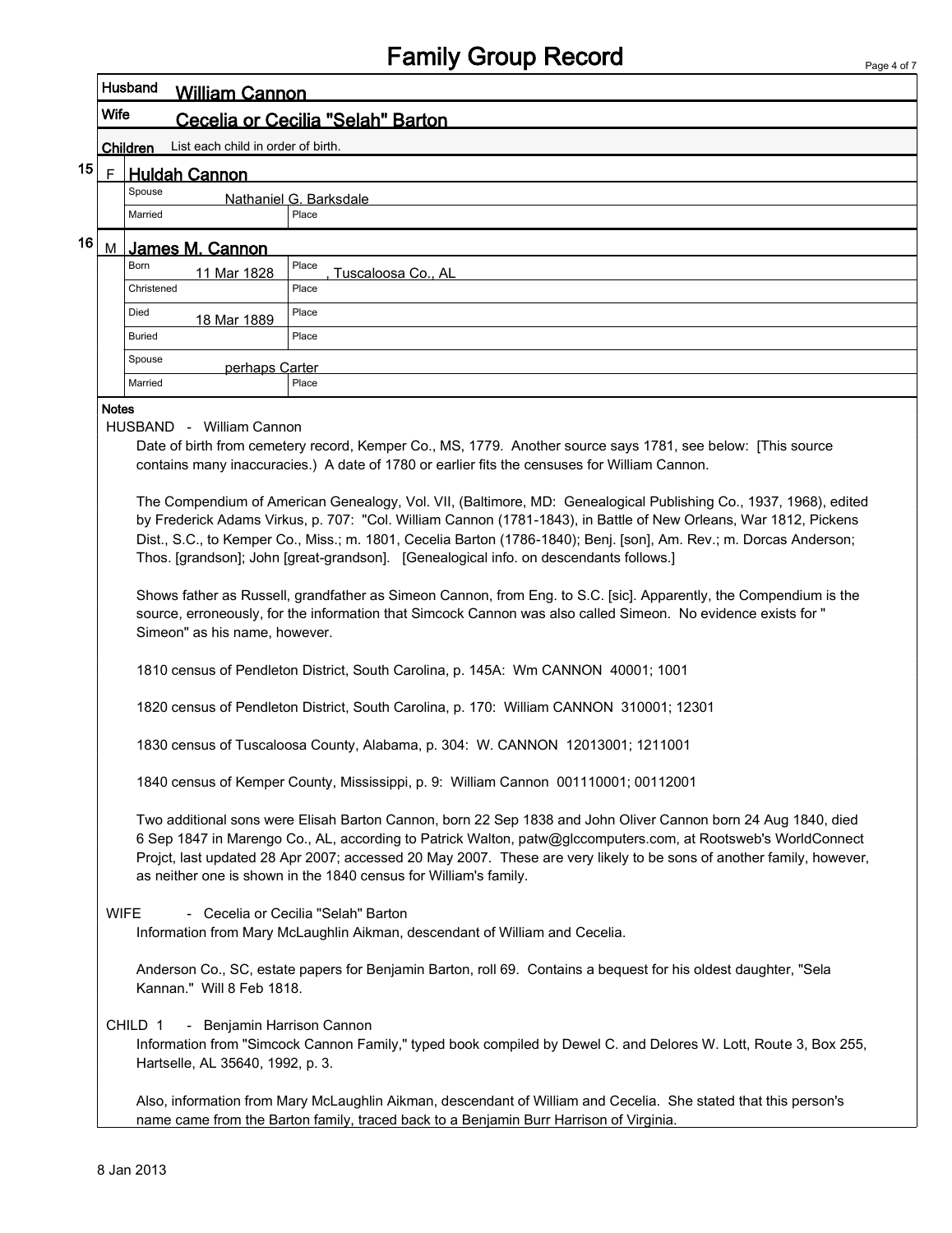### Husband William Cannon Wife Cecelia or Cecilia "Selah" Barton Notes CHILD 2 - Charlotte Cannon Charlotte was a daughter of William Cannon and Cecelia Barton, according to Mary McLaughlin Aikman, who stated in written materials sent to Cecilie Gaziano that the data came from the family Bible of William and Cecelia, circa 1828, once owned by a Mrs. Fred Bounds of Mississippi, now deceased. Birth and marriage dates supplied by Mrs. Aikman, who also said that Charlotte was living in Pickens Co., AL, in the 1850 census, with four children.. Information from email on 23 Nov 2000 from Marianne Pyeatt (Marianne\_Pyeatt@baxter.com). She stated that a Wm Cannon and a Benjamin Cannon were administrators for the estate of Nathaniel H. Perry in Pickens Co., AL, Oct 1841. Perhaps they were brothers or father and brother of Charlotte Cannon, wife of Nathaniel. The son of Charlotte and Nathaniel, Benjamin Franklin Perry, moved to Yazoo Co., MS, and lived there the rest of his life. He used to visit relatives (identity unknown) in Kemper Co., MS, in the same section/range/township as William Cannon, Benjamin Cannon, and George W. Cannon, all of whom signed on the same date. CHILD 3 - George Washington "Wash" Cannon Information from "Simcock Cannon Family," typed book compiled by Dewel C. and Delores W. Lott, Route 3, Box 255, Hartselle, AL 35640, 1992, p. 3.

Also, information from Mary McLaughlin Aikman, descendant of William and Cecelia.

Name of wife from Patrick Walton, patw@glccomputers.com, on his web page at Rootsweb's WorldConnect Project, last updated 28 Apr 2007; accessed 20 May 2007.

CHILD 4 - Elijah Cannon

Information from the web page at Rootsweb's WorldConnect Project of Lee and Walt Vandevender, whvande@comcast.net, last updated 14 May 2007; accessed 20 May 2007.

CHILD 5 - Jane Cannon

Information from "Simcock Cannon Family," typed book compiled by Dewel C. and Delores W. Lott, Route 3, Box 255, Hartselle, AL 35640, 1992, p. 3.

Also, information from Mary McLaughlin Aikman, descendant of William and Cecelia.

#### CHILD 6 - John Quincy Cannon

Information from "Simcock Cannon Family," typed book compiled by Dewel C. and Delores W. Lott, Route 3, Box 255, Hartselle, AL 35640, 1992, p. 3.

Also, information from Mary McLaughlin Aikman, descendant of William and Cecelia.

CHILD 7 - Harriet Henrietta Cannon

Information from "Simcock Cannon Family," typed book compiled by Dewel C. and Delores W. Lott, Route 3, Box 255, Hartselle, AL 35640, 1992, p. 3.

Also, information from Mary McLaughlin Aikman, descendant of William and Cecelia.

The 1860 Kemper Co., MS, census showed Harriet Henrietta Cannon living with her brother-in-law and sister, Darius and Elizabeth Cannon Dozier, according to Mrs. Aikman. Harriet might never have married.

Harriet died 3 Sep 1881, according to Jane Singletary, ejaneybird@yahoo.com, on her webpage at Rootsweb's WorldConnect Projct, last updated 16 Oct 2006; accessed 20 May 2007.

CHILD 8 - Virgilius Milton Cannon

Information from Mary McLaughlin Aikman, descendant of William and Cecelia, who also reported that Virgil Milton Cannon never married and that he was shown in the 19 Jul 1860 census of Yazoo, Yazoo Co., MS, as a planter worth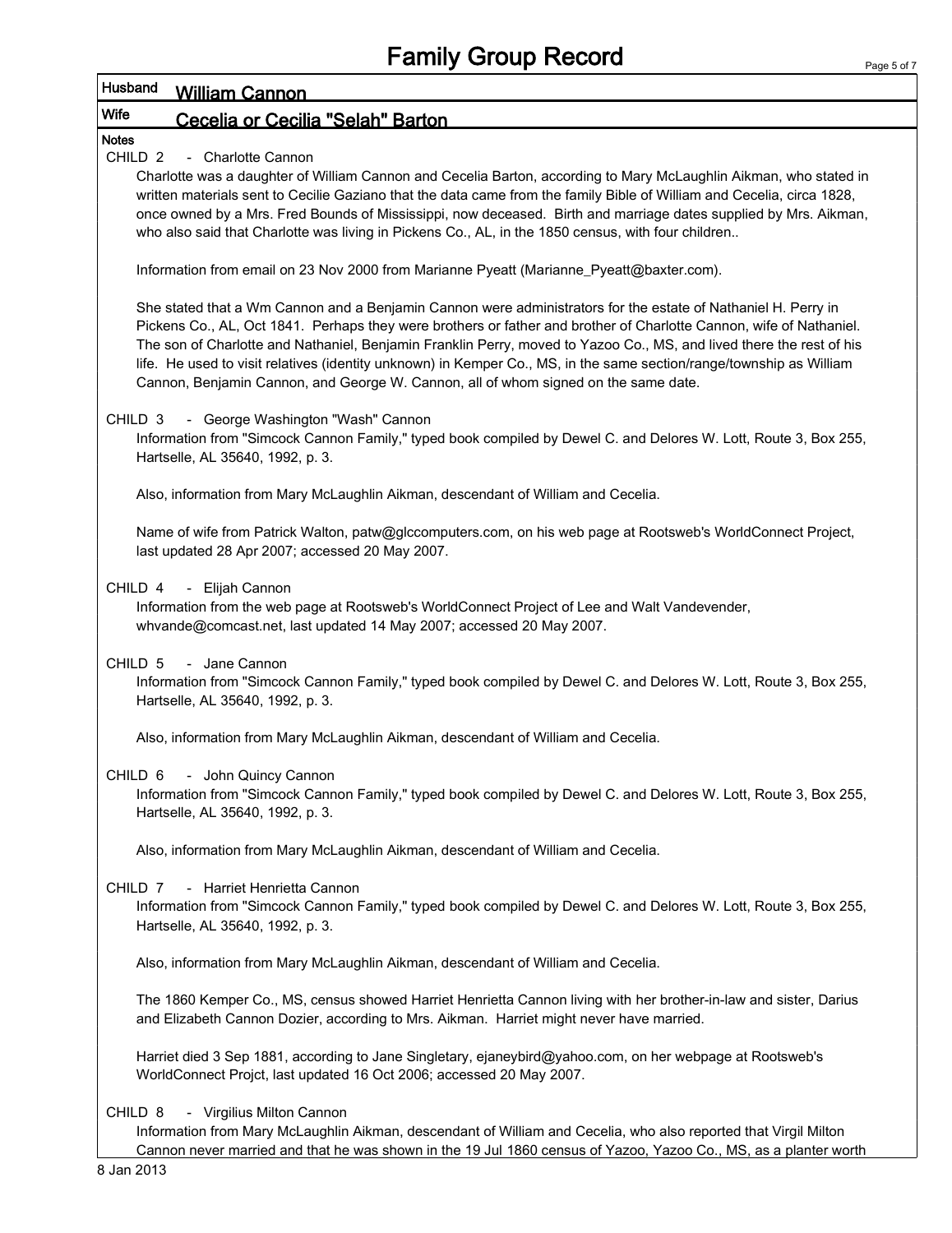## Husband William Cannon

### Wife Cecelia or Cecilia "Selah" Barton

#### Notes

CHILD 8 - Virgilius Milton Cannon (Continued)

\$83,000.00. Later he owned a drug store in Yazoo.

His name was Virgilius, according to Jane Singletary, ejaneybird@yahoo.com, on her webpage at Rootsweb's WorldConnect Projct, last updated 16 Oct 2006; accessed 20 May 2007. She also gave his date of death.

CHILD 9 - Dorcus Cannon

Information from Mary McLaughlin Aikman, descendant of William and Cecelia and of Dorcus Cannon McLaughlin.

Different date of death, March 1895, according to Jane Singletary, ejaneybird@yahoo.com, on her webpage at Rootsweb's WorldConnect Projct, last updated 16 Oct 2006; accessed 20 May 2007.

#### CHILD 10 - William Anderson Cannon

William Cannon & Cecelia (Barton) had a son, William Anderson Cannon, according to Jane Singletary, ejaneybird@yahoo.com, on her webpage at Rootsweb's WorldConnect Projct, last updated 16 Oct 2006; accessed 20 May 2007. She provided details on birth and death.

More details on William Anderson Cannon's marriage are from Patrick Walton, patw@glccomputers.com, at Rootsweb's WorldConnect Projct, last updated 28 Apr 2007; accessed 20 May 2007.

#### CHILD 11 - Adeliza Cannon

William Cannon & Cecelia (Barton) had a daughter, Adeliza Cannon, according to Jane Singletary, ejaneybird@yahoo. com, on her webpage at Rootsweb's WorldConnect Projct, last updated 16 Oct 2006; accessed 20 May 2007.

#### CHILD 12 - Sterling Franklin Cannon

William & Cecelia Cannon had a son, Sterling Francis, according to Patrick Walton, patw@glccomputers.com, at Rootsweb's WorldConnect Projct, last updated 28 Apr 2007; accessed 20 May 2007.

#### CHILD 13 - Elizabeth Caroline Cannon

William Cannon & Cecelia (Barton) had a daughter, Elizabeth Cannon, according to Jane Singletary, ejaneybird@yahoo.com, on her webpage at Rootsweb's WorldConnect Projct, last updated 16 Oct 2006; accessed 20 May 2007. She provided birth date.

Also information from the web page at Rootsweb's WorldConnect Project of Robert Vandevender II, bobKR2K@aol. com, last updated 13 Sep 2006; accessed 20 May 2007.

#### CHILD 14 - Bailes Earl Cannon

Information from "Simcock Cannon Family," typed book compiled by Dewel C. and Delores W. Lott, Route 3, Box 255, Hartselle, AL 35640, 1992, p. 3.

Bailes Earl was born in Alabama, according to Nan Bach, nansbackyard@usa.com, on genforum.genealogy.com/ cannon/messages/4190.html on 19 Aug 2006.

The Alabama county in which William and Cecelia (Barton) Cannon lived was Tuscaloosa, according to Patrick Walton, patw@glccomputers.com, at Rootsweb's WorldConnect Projct, last updated 28 Apr 2007; accessed 20 May 2007.

The wife of Bailes Earl Cannon was Margaret Minon Smith, according to Patrick Walton, patw@glccomputers.com, at Rootsweb's WorldConnect Projct, last updated 28 Apr 2007; accessed 20 May 2007.

#### CHILD 15 - Huldah Cannon

Information from "Simcock Cannon Family," typed book compiled by Dewel C. and Delores W. Lott, Route 3, Box 255, Hartselle, AL 35640, 1992, p. 3.